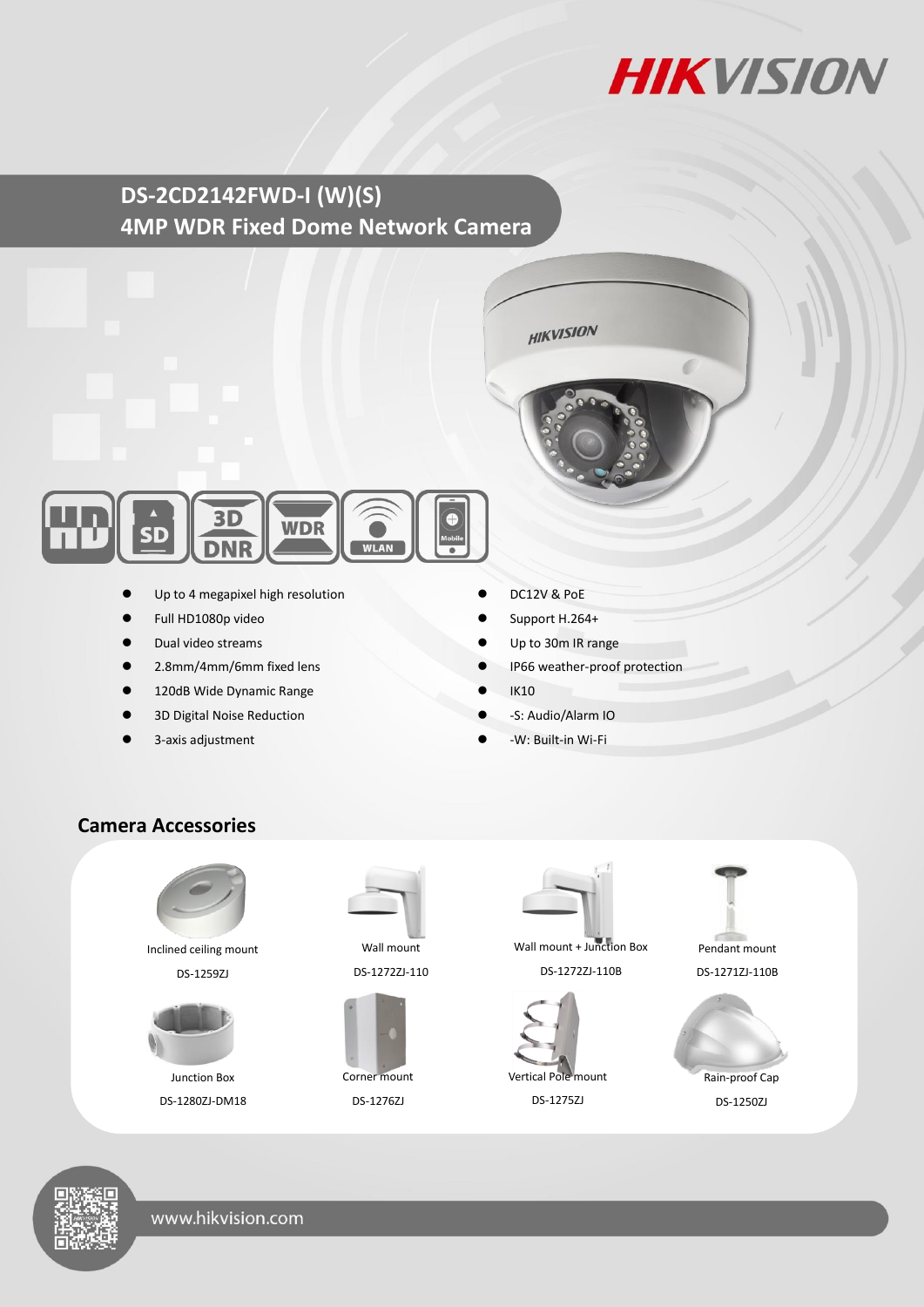# **DS-2CD2142FWD-I (W)(S) 4MP WDR Fixed Dome Network Camera**



## **Specification**

| Camera                      |                                                                                                                                                                  |
|-----------------------------|------------------------------------------------------------------------------------------------------------------------------------------------------------------|
| Image Sensor                | 1/3" Progressive Scan CMOS                                                                                                                                       |
| Min. Illumination           | 0.01Lux @ (F1.2, AGC ON), 0 Lux with IR                                                                                                                          |
| <b>Shutter Speed</b>        | $1/3$ s to $1/10,000$ s                                                                                                                                          |
| Lens                        | 2.8mm, 4mm, 6mm @ F2.0                                                                                                                                           |
| Lens Mount                  | M12                                                                                                                                                              |
| Day & Night                 | IR cut filter with auto switch                                                                                                                                   |
| <b>DNR</b>                  | 3D DNR                                                                                                                                                           |
| <b>Wide Dynamic Range</b>   | 120dB                                                                                                                                                            |
| P&T rotation                | Pan: 0° ~ 355°, Tilt: 0° ~ 75°, Rotation: 0° ~ 355°                                                                                                              |
| <b>Compression Standard</b> |                                                                                                                                                                  |
| Video Compression           | H.264 / MJPEG/H.264+                                                                                                                                             |
| H.264 Type                  | Main Profile                                                                                                                                                     |
| Video Bit Rate              | 32 Kbps $\sim$ 16 Mbps                                                                                                                                           |
| Dual streams                | Support                                                                                                                                                          |
| <b>Image</b>                |                                                                                                                                                                  |
| Max. Resolution             | 2688×1520                                                                                                                                                        |
| Frame Rate                  | 50Hz: 20fps (2688×1520), 25fps(1920×1080), 25fps(1280×720)<br>60Hz: 20fps (2688×1520), 30fps (1920×1080), 30fps(1280×720)                                        |
| <b>Image Setting</b>        | Rotate Mode, Saturation, Brightness, Contrast, Sharpness adjustable by client software or web browser                                                            |
| <b>BLC</b>                  | Support, zone configurable                                                                                                                                       |
| <b>ROI Codec</b>            | Support                                                                                                                                                          |
| <b>Network</b>              |                                                                                                                                                                  |
| Network Storage             | NAS (Support NFS, SMB/CIFS), ANR                                                                                                                                 |
| Alarm Trigger               | Intrusion detection, Line crossing detection, Motion detection, Dynamic analysis, Tampering alarm, Network<br>disconnect, IP address conflict, Storage exception |
| Protocols                   | TCP/IP, UDP, ICMP, HTTP, HTTPS, FTP, DHCP, DNS, DDNS, RTP, RTSP, RTCP, PPPOE, NTP, UPnP, SMTP, SNMP,<br>IGMP, 802.1X, QoS, IPv6, Bonjour                         |
| General                     | One-key reset, Flash-prevention, dual stream, heartbeat, mirror, password protection, privacy mask,<br>watermark, IP address filtering, Anonymous access         |
| Standard                    | ONVIF (PROFILE S, PROFILE G), PSIA, CGI, ISAPI                                                                                                                   |
| <b>Interface</b>            |                                                                                                                                                                  |
| Communication<br>Interface  | 1 RJ45 10M/100M Ethernet port                                                                                                                                    |
| On-board storage            | Built-in Micro SD/SDHC/SDXC slot, up to 128GB                                                                                                                    |
| Alarm interface             | $1x$ alarm $1/O$<br>*only for -S models                                                                                                                          |
| Audio interface             | *only for -S models<br>1x audio I/O                                                                                                                              |
| Reset                       | Yes                                                                                                                                                              |